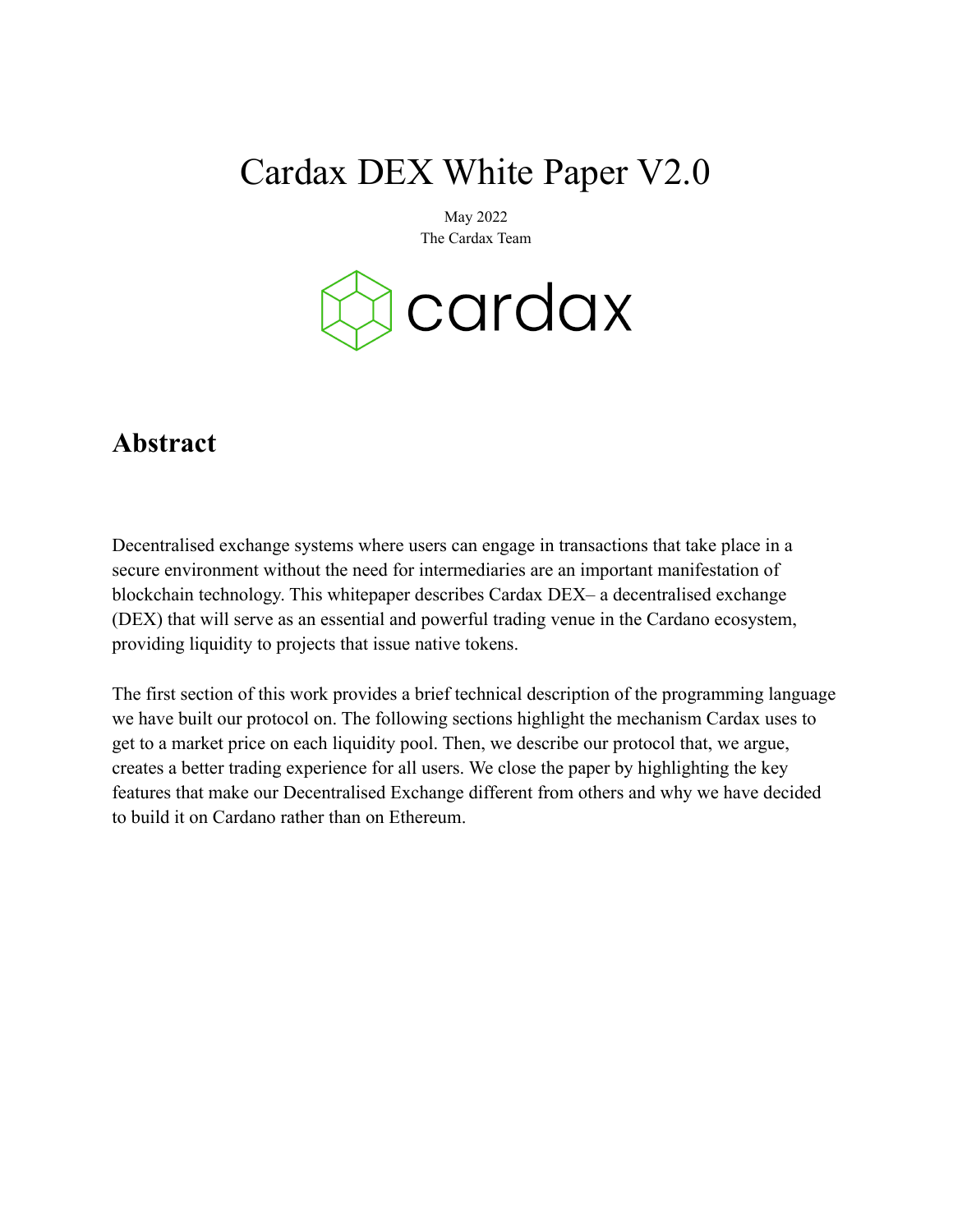### **Contents**

- 1. Introduction
- 2. Decentralised Exchange (DEX) Background
	- 1. Automated Market Maker (AMM) DEXs
- 3. Cardax DEX V1
- 4. Programming Languages on Cardano
	- 1. Plutus
	- 2. Plutarch
- 5. Constant Product Market Maker
- 6. How Token Prices are established in a Cardax Pool
- 7. Cardax DEX Objective
- 8. Cardax DEX Protocol
	- 1. Pure Model
	- 2. Cardax Streaming Merge
	- 3. Booking a Slot
	- 4. Cardax DEX Reduces Slippage
	- 5. Tokenomics and Fees
- 9. Cardax DEX V1 Key Features
- 10. Why have we built Cardax on Cardano?

### **1. Introduction**

Cardax DEX (version 1) is a fully decentralised Automated Market Maker (AMM) exchange (DEX) on the Cardano eUTXO blockchain. The first of its kind to be written in the novel Plutarch language, Cardax DEX utilises its proprietary Streaming Merge algorithm to negate the Cardano concurrency issue.

It provides a fair, deterministic and efficient platform for users to swap tokens and provide liquidity (future versions of the DEX will offer additional products). This whitepaper describes exactly how Cardax DEX works, highlighting its benefits over other DEXs in the Cardano ecosystem.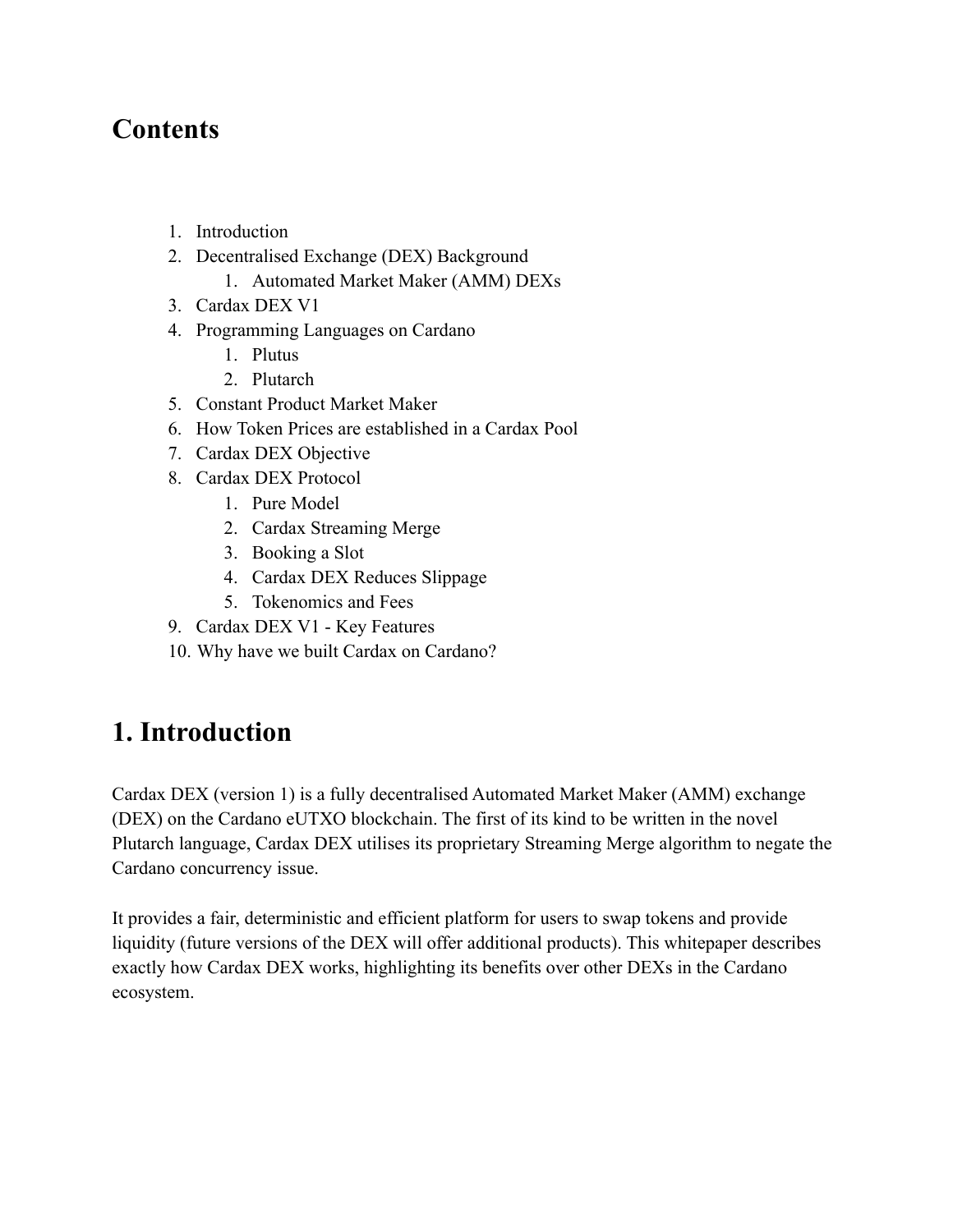# **2. Decentralised Exchange (DEX) Background**

#### **2a. Automated Market Maker (AMM) DEXs**

Unlike an exchange in traditional finance (an order book exchange), where buyers' orders are matched with those of sellers to complete the exchange/trade, an Automated Market Maker exchange uses algorithmically managed "liquidity pools". The algorithm maintains the ratio of trading pairs to ensure liquidity is sufficient to allow trades to take place.

### **3. Cardax DEX V1**

Cardax DEX is an AMM DEX on the Cardano blockchain. Version 1 (V1) of the DEX will allow token swaps and liquidity pools. Future versions will have yield farming, amongst other products, enabled.

### **4. Programming Languages on Cardano**

#### **4a. Plutus Tx**

Plutus Tx is the native smart contract programming language for Cardano, it was developed by IOHK for use on Cardano. It is a Haskell based programming language and is used in the majority of Cardano smart contracts.

#### **4b. Plutarch**

Cardax DEX is built using the latest "Plutarch" programming language. Plutarch was developed in collaboration with MLabs to address the scalability and transaction throughput issue found by using the Plutus language (which the majority of other Cardano ecosystem projects use). Plutarch is a Haskell language but is 300% more **efficient** when it comes to both scalability and transaction throughput.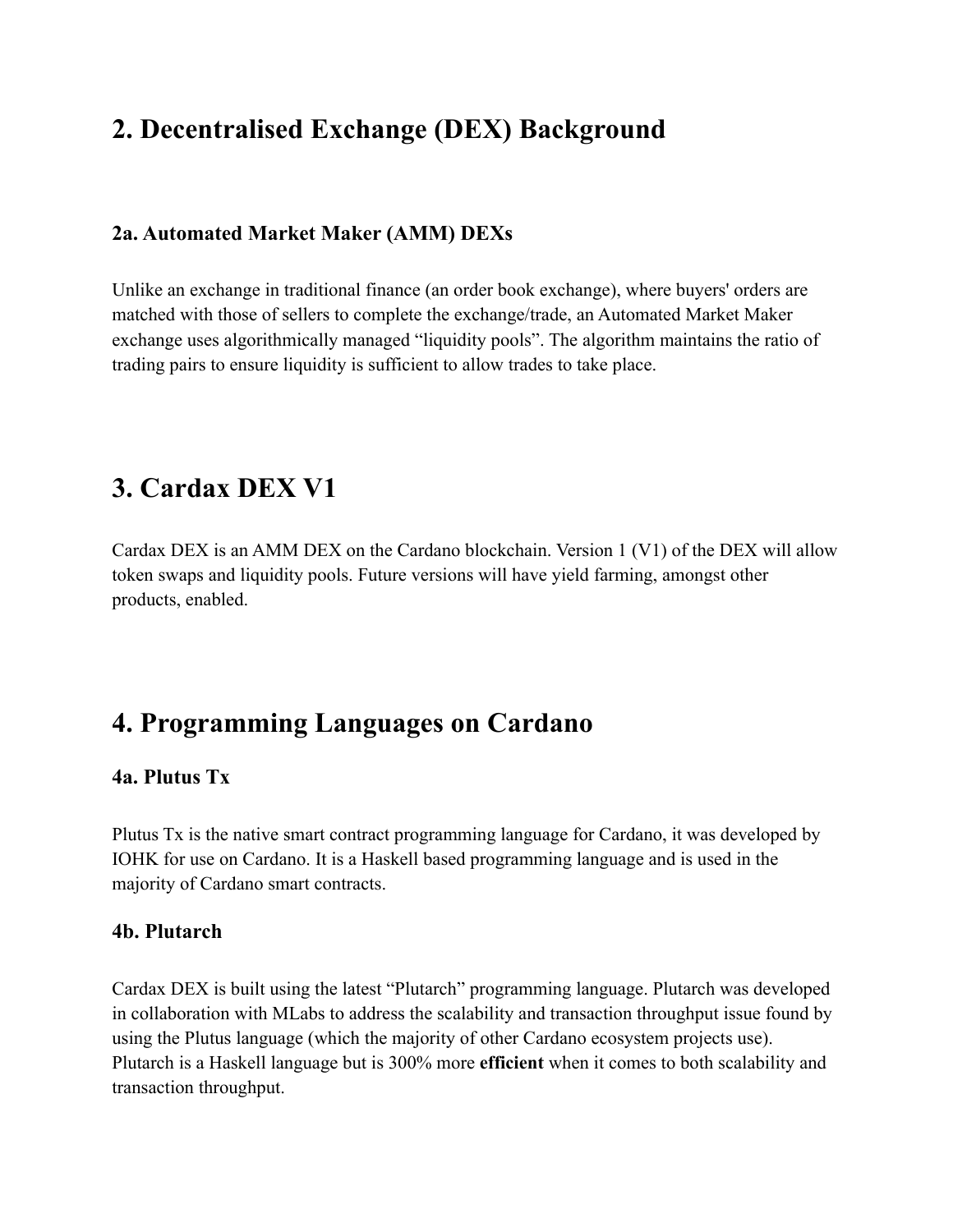Cardax DEX is the first DEX on the Cardano blockchain to use only Plutarch (to date only one other DEX has used it for a very small part of their build).

By using Plutarch, we have future-proofed the Cardax DEX, meaning we will be able to scale much easier than other Cardano DEXs.

### **5. Constant Product Market Maker**

Cardax DEX uses the Constant Product Market Maker for our liquidity pools. As with all liquidity pools, they consist of a token pair (e.g. ADA:CDX) held in a constant ratio. This is expressed as  $x * y = k$ . Where x and y represent each token's reserve, and k is a constant (that must be maintained).

In the example given above, ADA and CDX have an inverse correlation in terms of reserve size. When the ADA reserve increases, the CDX reserve must decrease, and vice versa. Their reserves can be found anywhere along the curve in the diagram below.



#### **ADA/CDX Inverse correlation within a liquidity pool**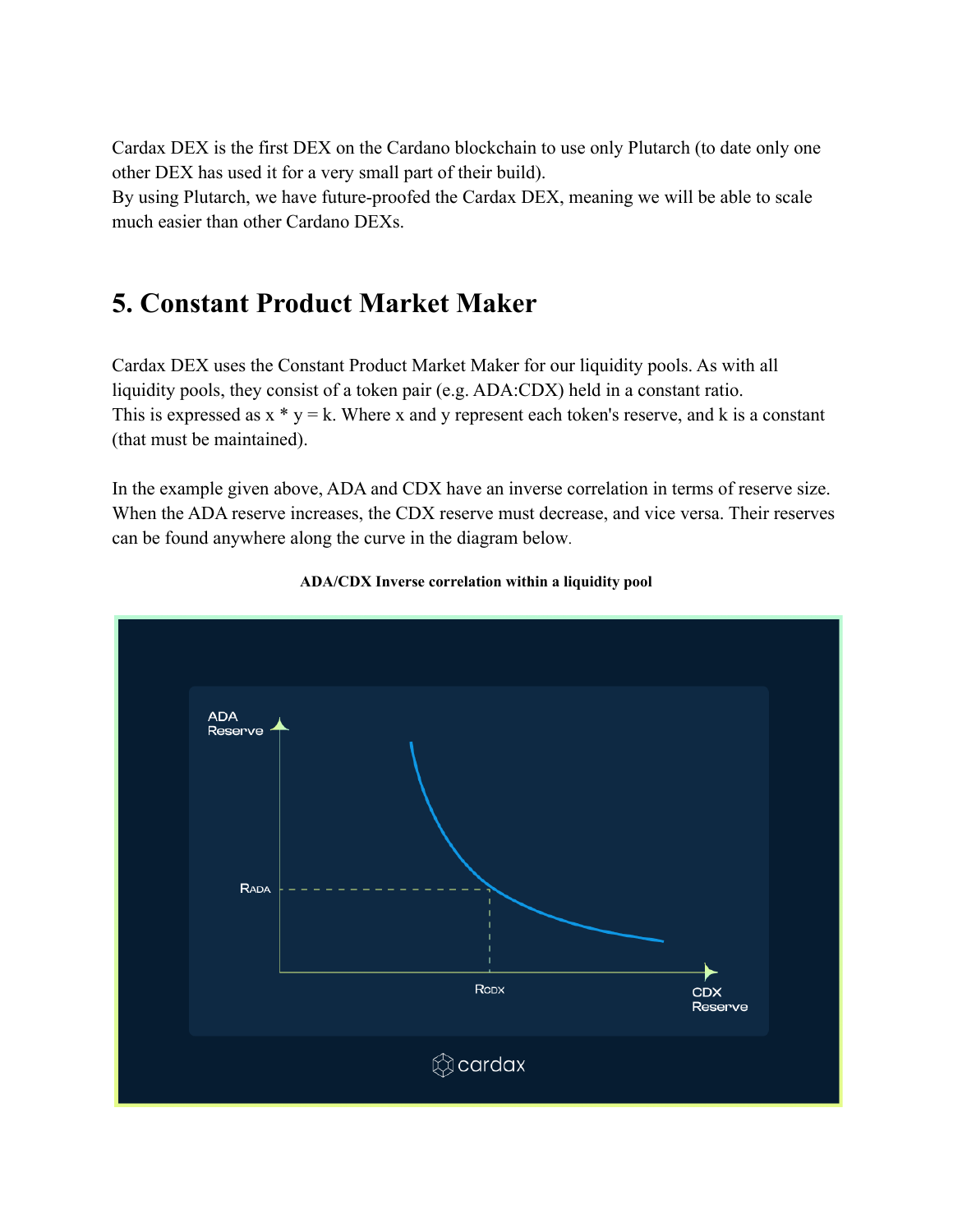# **6. How Token Prices are Established in a Cardax Pool**

A token's exchange price is determined by the reserve ratio. When someone sells CDX tokens to the liquidity pool, he gets ADA tokens from the pool. CDX's price to ADA is thus ADA/CDX.

The x \* y = k should be respected, so  $CDX \times ADA = (CDX + \Delta CDX) \times (ADA - \Delta ADA)$ . From the calculation, we get the price of CDX and ADA in each trade.

The liquidity pool's token reserve reflects market supply and demand, and the relation between supply and demand decides a token's value.

In simple terms, the higher a token's reserve volume, the lower the token's price, and vice versa.

# **7. Cardax DEX Objective**

By utilising our Streaming Merge algorithm Cardax DEX aims to provide fast and reliable transactions, whilst adhering to our three primary pillars:

- · Deterministic
- · Fair
- · Efficient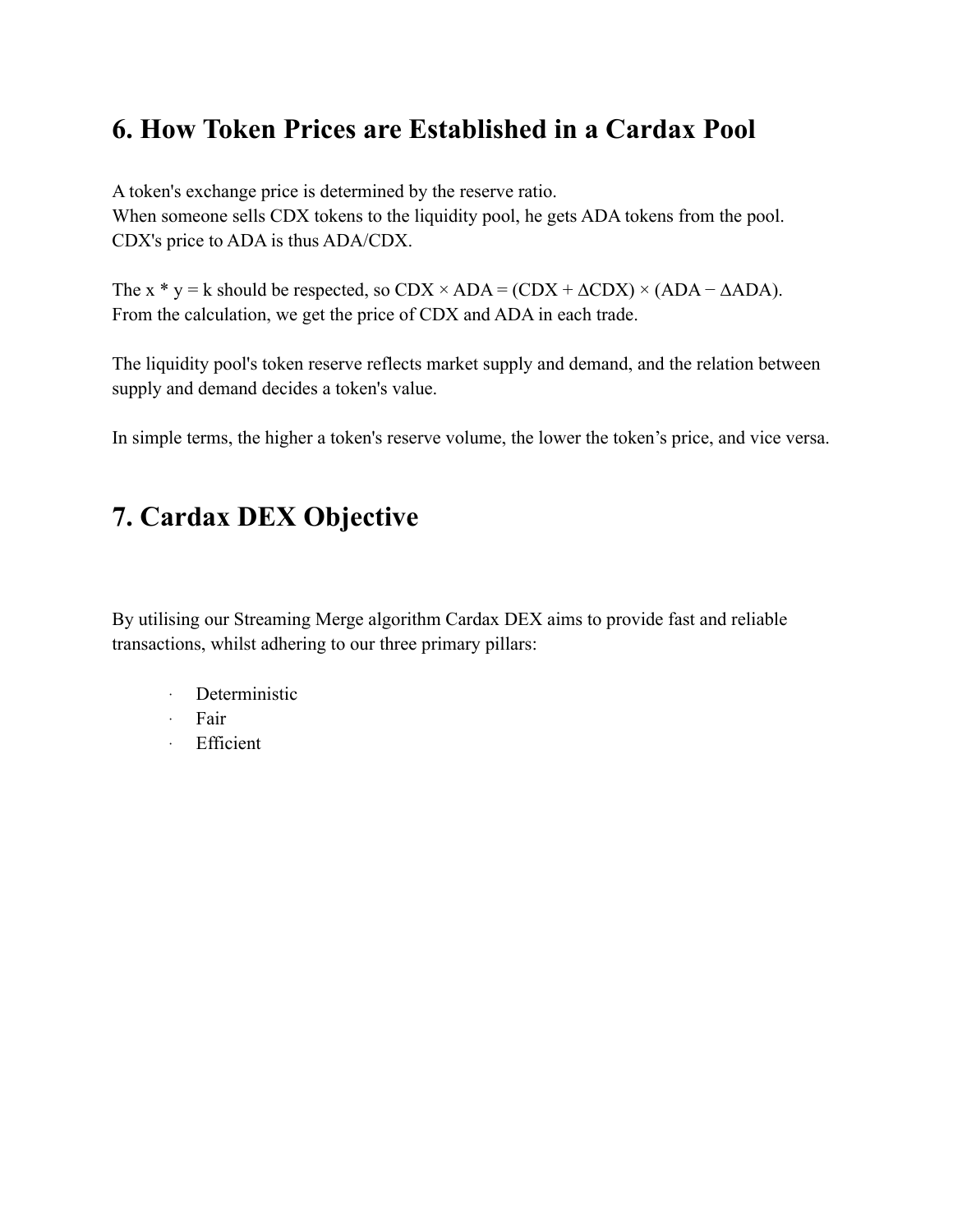# **8. Cardax DEX Protocol**

### **8a. Pure Model**

Before the real implementation, we decided to implement a Pure Model of our new Streaming Merge protocol.

The Pure Model of our Streaming Merge algorithm is a simplified version of the real implementation: The simplified model focuses on the algorithm and protocol itself and leaves out the complexity which needs to be introduced because of the blockchain or any other external context (e.g. wallet) in a real implementation.

Our Streaming Merge Pure Model allows us to verify that the overall protocol design is correct and, on top of this, to write tests for invariants for the algorithm. The advantage, then, is that these invariants must also hold for the real implementation and therefore the tests for the Pure Model can be reused for the real implementation.

For applying the tests to the real model, the process is very well described by Duncan Coutts of Well-Typed in his "*Cardano Development Techniques*"<sup>(1)</sup> video: First, a simple input for the Pure Model is mapped to (is analogous to) a complex input for the complex model (the real implementation). Then both models process their input. The output of the complex model is mapped back to a simple model and compared with the result of the pure model. If the two outcomes are the same, the models are assumed to behave in the same way.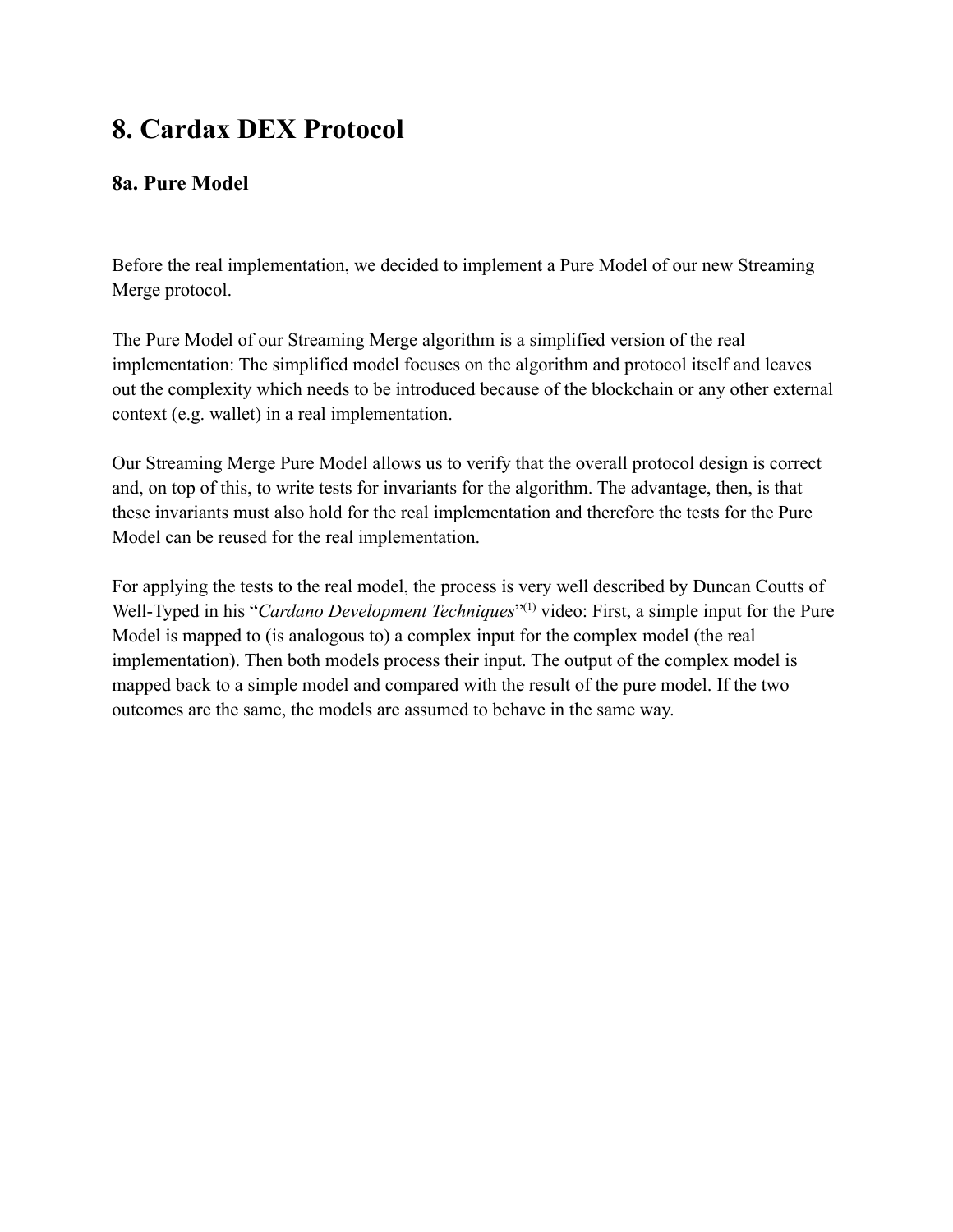

In essence, the Pure Model was extra work upfront, but has provided us with, not only an easy to access and clean version of the protocol, but will also pay off easily at a later stage when the already developed test suite can be re-used to verify the real implementation.

### **8b. Cardax Streaming Merge**

The Streaming Merge algorithm is Cardax's solution to concurrency. By using the time at which an order was placed and random sorting of simultaneous orders, it enables the Cardax DEX to provide true decentralisation by being deterministic, fair and efficient.

When a user books their slot in a pool (*more on this below)*, they are given their own designated "lane", after which they can place an order.

Once the lane is booked, the user can place orders without waiting. The DEX will provide an estimated waiting time on the Web-App.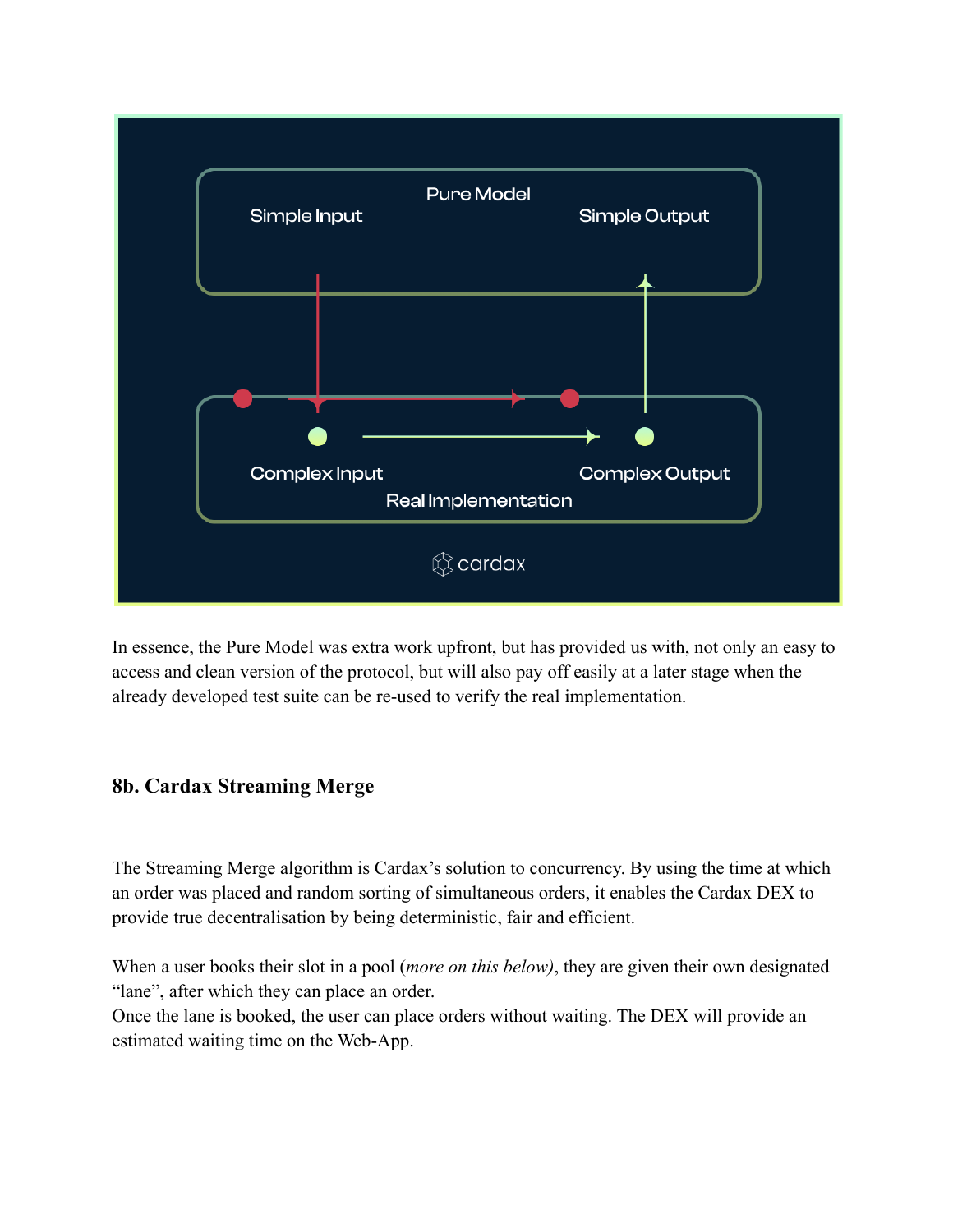Their order details are then packaged as "sealed and opaque"; the only information that is available to the algorithm is the time the order was submitted, the rest is hidden (thus excluding any form of bias from the process).

#### **The Streaming Merge algorithm then sorts the orders by time initiated.**

However, when there are multiple orders submitted at a very similar time, blockchain limits make it difficult to determine the order they were placed (we refer to these as simultaneous orders), the Streaming Merge algorithm has to work out in what order the orders are processed.

The Streaming Merge algorithm randomly sorts the simultaneous orders. This keeps the whole process fair, as no user can predict the position of their order in the queue.

At this point, the DEX now knows the order in which all orders should be processed, and the lanes are then merged together into the correct order and executed.

Cardax DEX does not require third-party involvement (such as elected operators or batching bots\*), merging will happen automatically when a user submits their order. As no third party is financially incentivised and the order of transactions is known before orders are executed, Streaming Merge operates deterministically.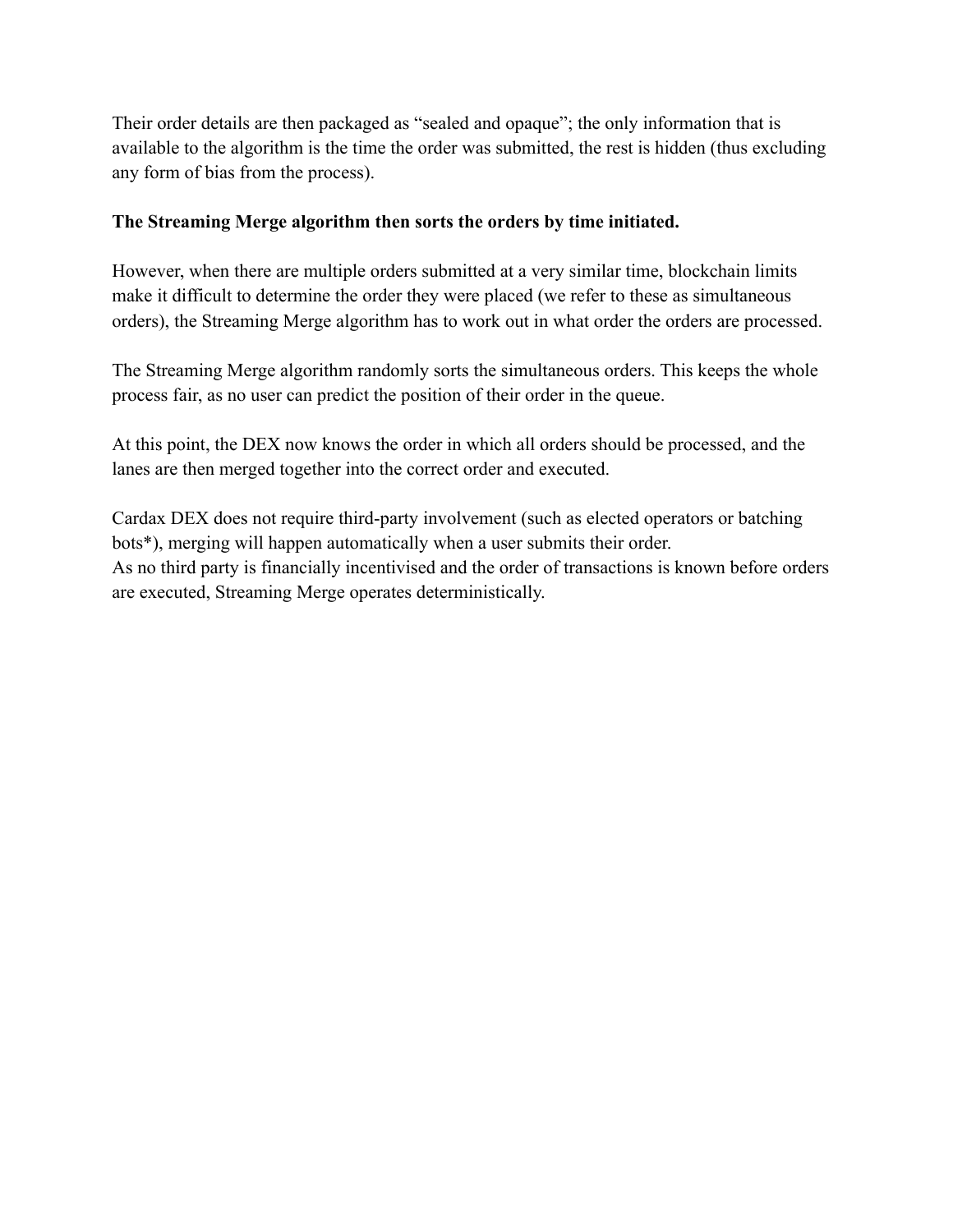#### **8c. Booking a Slot**

Booking a slot simply means that a user submits their intention to make transactions in a liquidity pool. The Streaming Merge protocol gives each user an exclusive lane to make transactions in a liquidity pool without interruptions and contentions. Once a slot is booked, the user has an exclusive lane to the pool and can place different orders: swap, add liquidity and withdraw liquidity.

#### **8d. Cardax DEX Reduces Slippage**

Slippage is the difference in a token's price between what the trader initially requested and the execution price. It is due to the price change between the time the order is submitted and the time when the order gets executed.

#### **Cardax allows you to customize the slippage tolerance.**

When the price is outside your slippage tolerance, your order will be rejected, and you will get your money back.

On Cardax DEX, slippage is even more contained than on other AMM DEXs because:

- **· A pool can handle a greater number of parallel orders in a merge transaction,**
- **· The merge transaction is executed within a limited duration of time.**

In essence, when a user submits an order, only a limited number of other orders may impact the token's price. It is more probable to have the executed price close to your requested price than in an open system.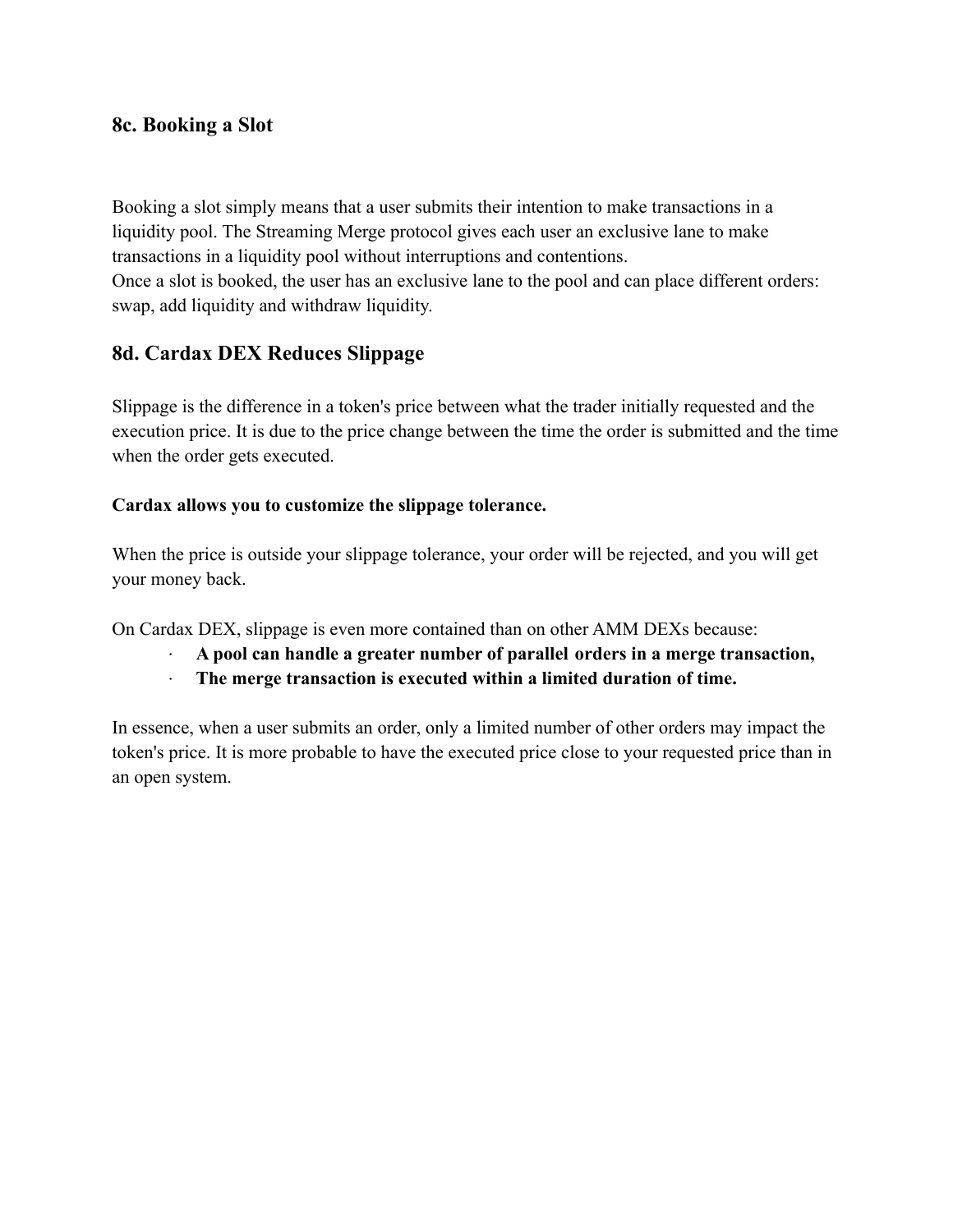#### **8e. Tokenomics and Fees**

#### **Total supply: 1,000,000,000 Circulating supply: 30,000,000**

Cardax B.V. currently holds the remaining supply of CDX tokens. Cardax will progressively put more CDX tokens in circulation. How much and when exactly is not disclosed. This token injection process will be done in a way that does not impact the price of the token negatively.

Traders pay fees to make a token swap on Cardax DEX. Each order has:

- **· 2 ADA flat fee. It goes to the Cardax B.V.**
- **· 0.3% trading fee on the swapped token. It goes to the liquidity providers.**
- · **Cardano network fee for the transaction.**

Cardax B.V. is the company behind Cardax DEX. The funds collected will have multiple uses, including giving rewards, increasing liquidity on the DEX, DeFi education, community growth, marketing and future development.

### **9. Cardax DEX V1 - Key Features**

- · Pre-registration (Streaming Merge algorithm)
- · Swap any Cardano Native token (CNT) for another CNT
- · Create a liquidity pool
- · Add liquidity to an existing pool
- · Remove liquidity from a pool

#### **Version 2 (coming in late 2022) of the Cardax DEX will provide yield farming and governance.**